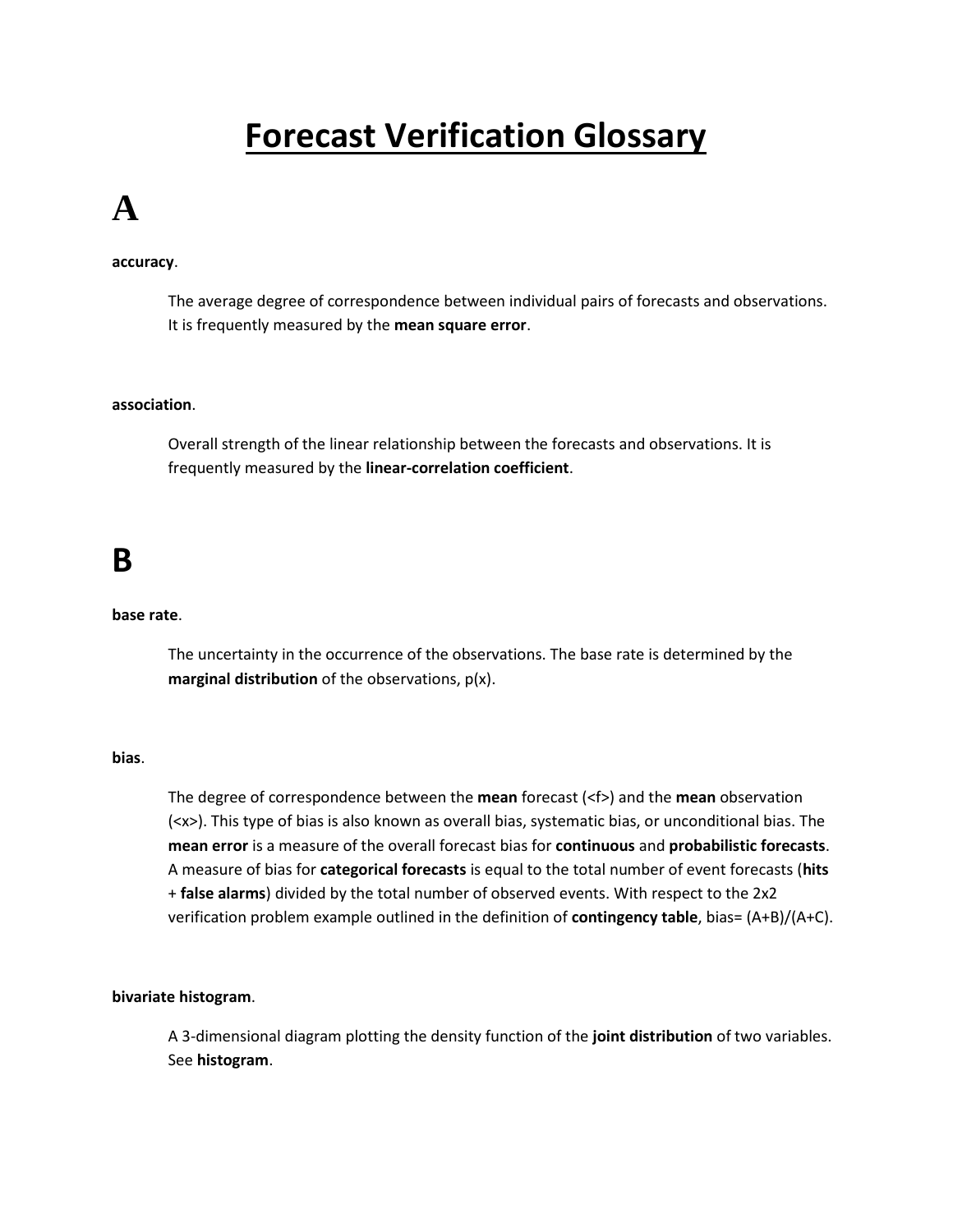### **box plot**.

A diagram plotting the **quantiles** of a probability distribution of a variable. The box contains the values between the upper **quartile** and lower quartile, or 50% of the distribution.

### **Brier score**.

See **probability score**.

### **[C](http://www.swpc.noaa.gov/forecast_verification/Glossary.html#top)**

### **calibration**.

See **reliability (in-the-small)**.

### **categorical forecast**.

A forecast in which particular **predictand** values or events are forecast in an unqualified, categorical manner. Also called nonprobabilistic forecasts.

### **conditional bias 1**.

The degree of correspondence between the conditional **mean** observation (<x>|f) and forecast (f), averaged over all forecasts. See **conditional distribution**.

### **conditional bias 2**.

The degree of correspondence between the conditional **mean** forecast  $\langle \langle f \rangle |x \rangle$  and observation (x), averaged over all observations. See **conditional distribution**.

### **conditional distribution**.

The probability distribution of a variable, given that a related variable is restricted to a certain value. The conditional distribution of the forecasts, given the observations,  $p(f|x)$ , is related to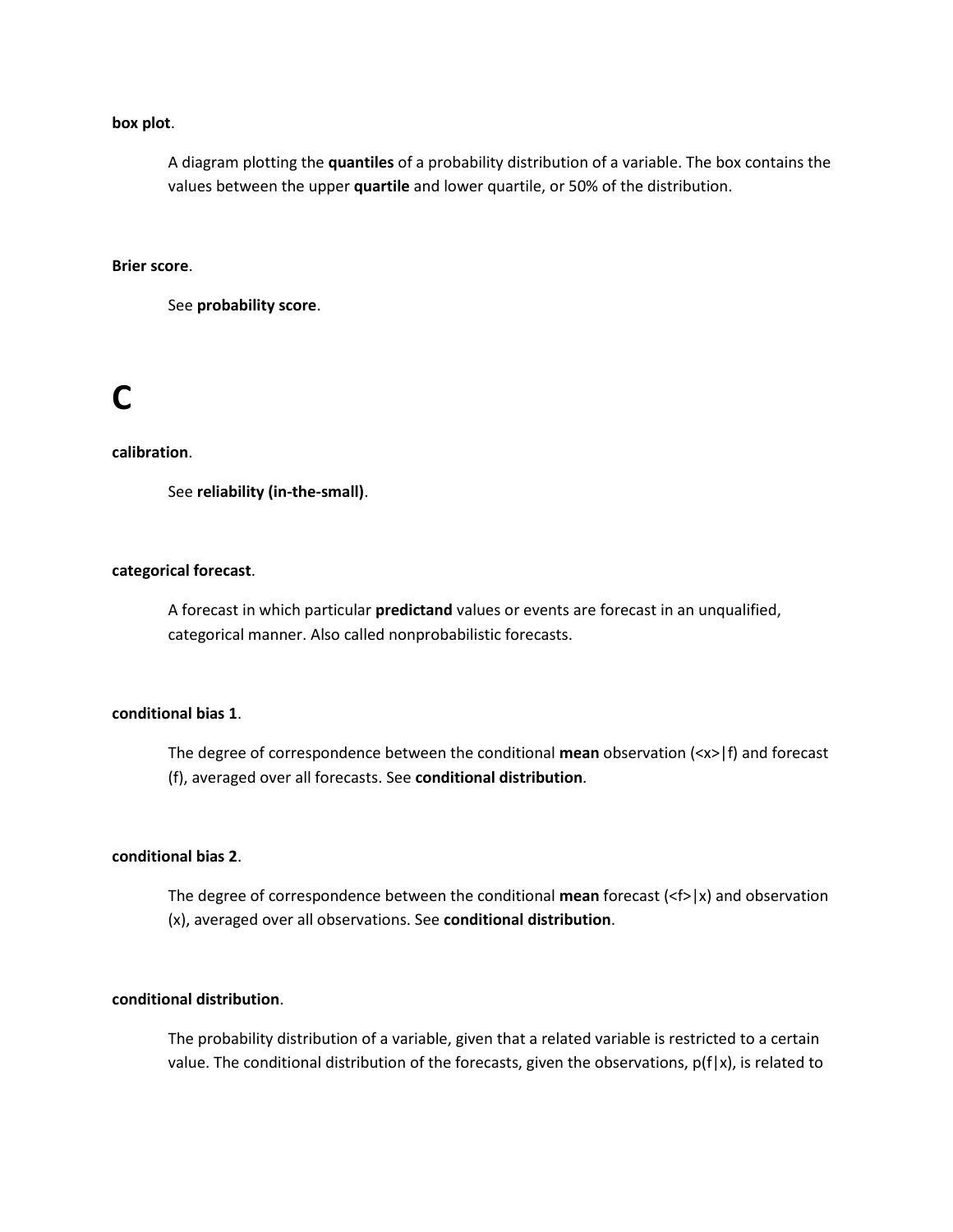the **discrimination** or **likelihood**. The conditional distribution of the observations, given the forecasts, p(x|f), is related to the **calibration** or **reliability**.

### **conditional quantile plot**.

A diagram plotting specific **quantiles** of a **conditional distribution** of a variable.

### **contingency table**.

A two-dimensional "square" table (with *k*x*k* entries) that displays the discrete joint distribution of forecasts and observations in terms of frequencies or relative frequencies. For dichotomous **categorical forecasts**, having only two possible outcomes (Yes or No), the following 2x2 contingency table can be defined:

| <b>2X2 Contingency Table</b> |     | <b>Event Observed</b> |    |
|------------------------------|-----|-----------------------|----|
|                              |     | <b>Yes</b>            | Nο |
| <b>Event Forecast</b>        | Yes | А                     | R  |
|                              | No  | C                     |    |

The "A" table entry is the number of event forecasts that correspond to event observations, or the number of **hits**; entry "B" is the number of event forecasts that do not correspond to observed events, or the number of **false alarms**; entry "C" is the number of no-event forecasts corresponding to observed events, or the number of **misses**; and entry "D" is the number of no-event forecasts corresponding to no events observed, or the number of **correct rejections**. This 2x2 table will be referenced in the definitions of a number of performance measures formulated for the 2x2 verification problem. These measures include percent correct (**PC**), probability of detection (**POD**), false alarm ratio (**FAR**), success ratio (**SR**), threat score (**TS**) or critical success index (**CSI**), true skill statistic (**TSS**), Gilbert skill score (**GS**), Heidke skill score (**HSS**), and a categorical measure of **bias**.

### **continuous forecast**.

A forecast of a continuous (or semi-continuous) variable. Continuous forecasts at SEC are integer value forecasts of a continuous parameter (e.g., A-Index or 10.7 cm Solar Flux).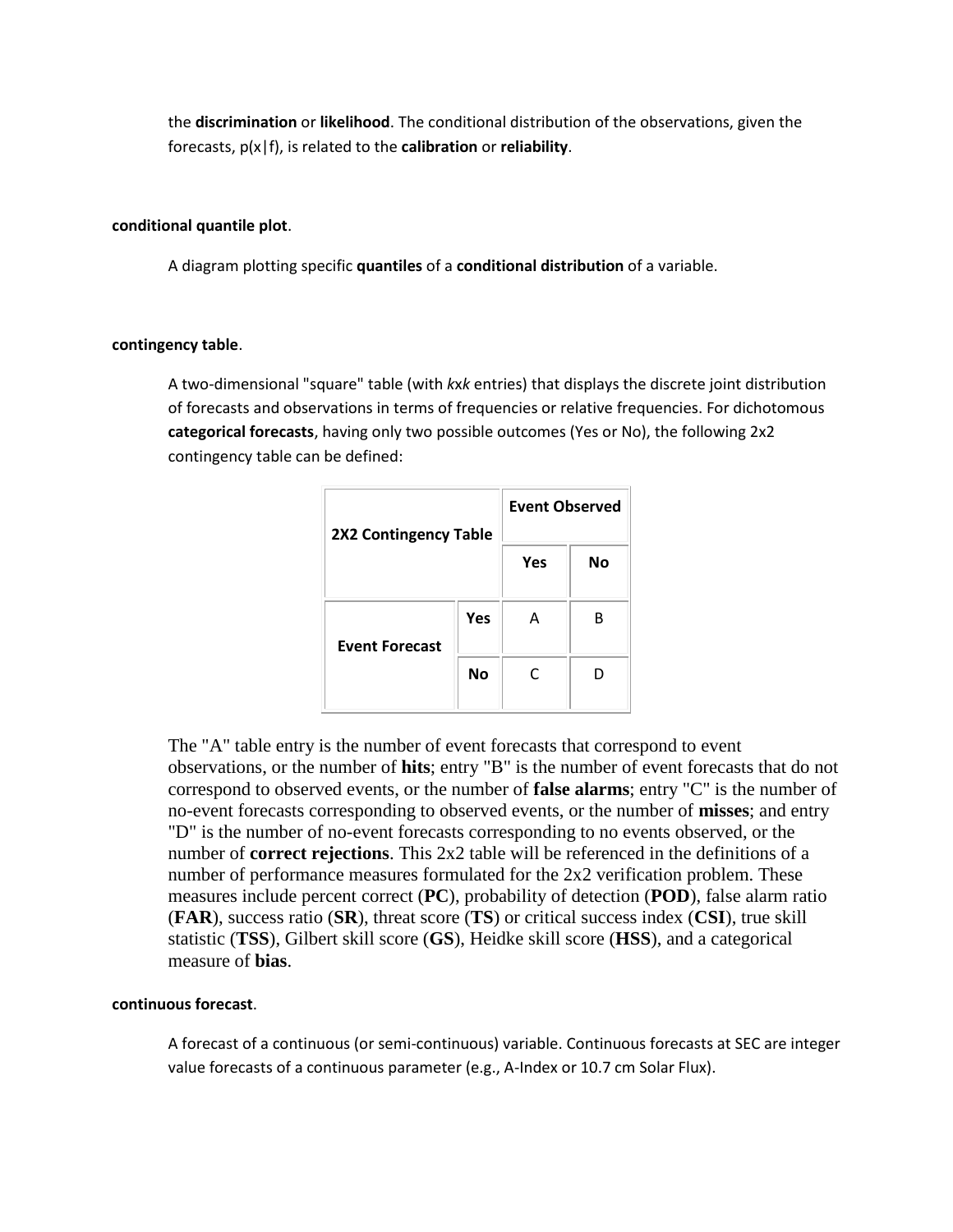#### **correct random forecast**.

In a categorical verification problem, a correct forecast (either a hit or correct rejection) due purely to random chance. From the marginal probabilities and with respect to the 2x2 **contingency table**, the probability of a correct forecast by chance, or **hit due to chance** is (A+B)(A+C)/n<sup>2</sup>, and the probability of a **correct rejection** (correct no forecast) by chance is  $(B+D)(C+D)/n^2$ , where n= A+B+C+D. The expected number of correct random forecasts (hits and correct rejections) is derived from the marginal sums as [(A+B)(A+C)+(B+D)(C+D)]/n

### **correct rejection**.

In a categorical verification problem, a no-event forecast that is associated with no event observed, and is also sometimes called a correct null. In rare event forecasts the number of correct rejections dominates the 2x2 **contingency table**.

#### **covariance**.

The sample covariance is a measure of the relationship between the forecasts and observations and is defined as the average of the products of the deviations of each forecast/observation pair from their respective **mean**:

$$
s_{f\mathcal{X}} = \frac{1}{N} \sum_{i=1}^{N} \Big[ \Big( f_i - \bar{f} \Big) \Big( x_i - \bar{x} \Big) \Big]
$$

where N is the sample size, f refers to forecasts, and x refers to observations.

### **critical success index (CSI)**.

Also called the threat score (TS), is a **verification measure** of **categorical forecast** performance equal to the total number of correct event forecasts (**hits**) divided by the total number of storm forecasts plus the number of misses (**hits** + **false alarms** + **misses**). The CSI is not affected by the number of non-event forecasts that verify (**correct rejections**). However, the CSI is a biased score that is dependent upon the frequency of the event. For an unbiased version of the CSI, see the **Gilbert skill score** (GS). With respect to the 2x2 verification problem example outlined in the definition of **contingency table**, CSI= (A)/(A+B+C).

#### **cumulative forecast**.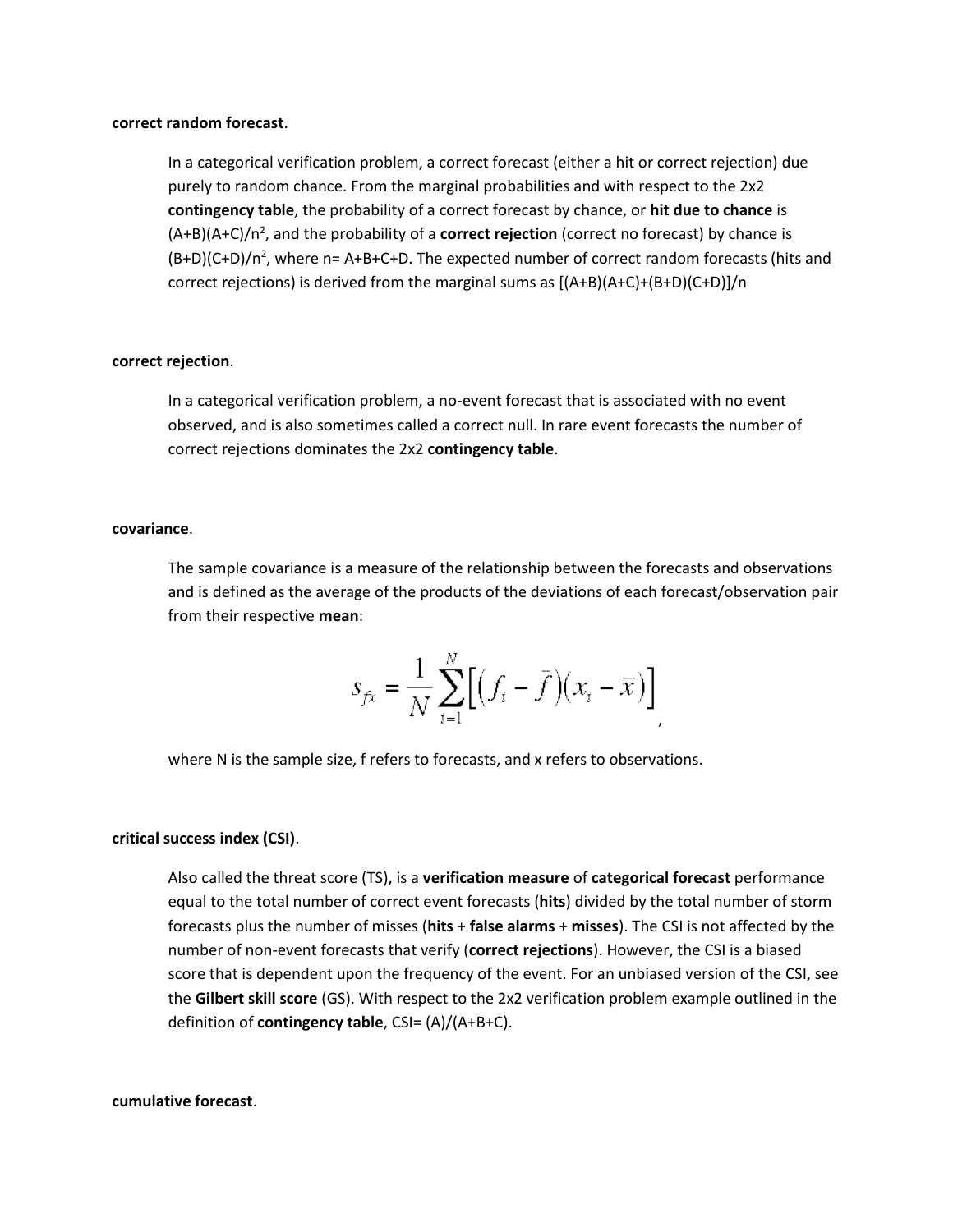**Probability forecast** of an **ordinal predictand** expressed as a cumulative probability distribution corresponding to the original discrete (or continuous) forecast probability distribution. For example, consider the **probability forecast** (treated as a vector) of an N=4 (four event-state) **ordinal predictand**, [0.1, 0.4, 0.49, 0.01]. The corresponding cumulative forecast is [0.1, 0.5, 0.99, 1.0].

### **cumulative observation**.

The cumulative distribution of an **ordinal predictand** corresponding to the original discrete (or continuous) distribution. For example, consider the observation (treated as a vector) of an N=4 (four event-state) **ordinal predictand**, [0, 1, 0, 0]. The corresponding cumulative observation is [0, 1, 1, 1].

### **D**

### **diagnostic verification**.

An approach to **forecast verification** in which attention is focused on determining the basic strengths and weaknesses in the forecasts.

### **discrimination**.

The extent to which the relative frequency of use of the forecasts differs given different observations. It is measured in terms of likelihoods (i.e.,  $p(f|x)$ ) and is the degree to which the conditional mean forecast (<f>|x) differs from the unconditional mean forecast (<f>), averaged over all observations.

### **discrimination diagram**.

A diagram plotting the **conditional distributions** of the forecasts. With respect to binary events, this diagram plots the **conditional distribution** of the forecasts, given that the event occurred, and the **conditional distribution** of the forecasts, given that the event did not occur. Ideally, the two distributions for this example are well separated from one another, becoming two distinct spikes for perfect forecasts.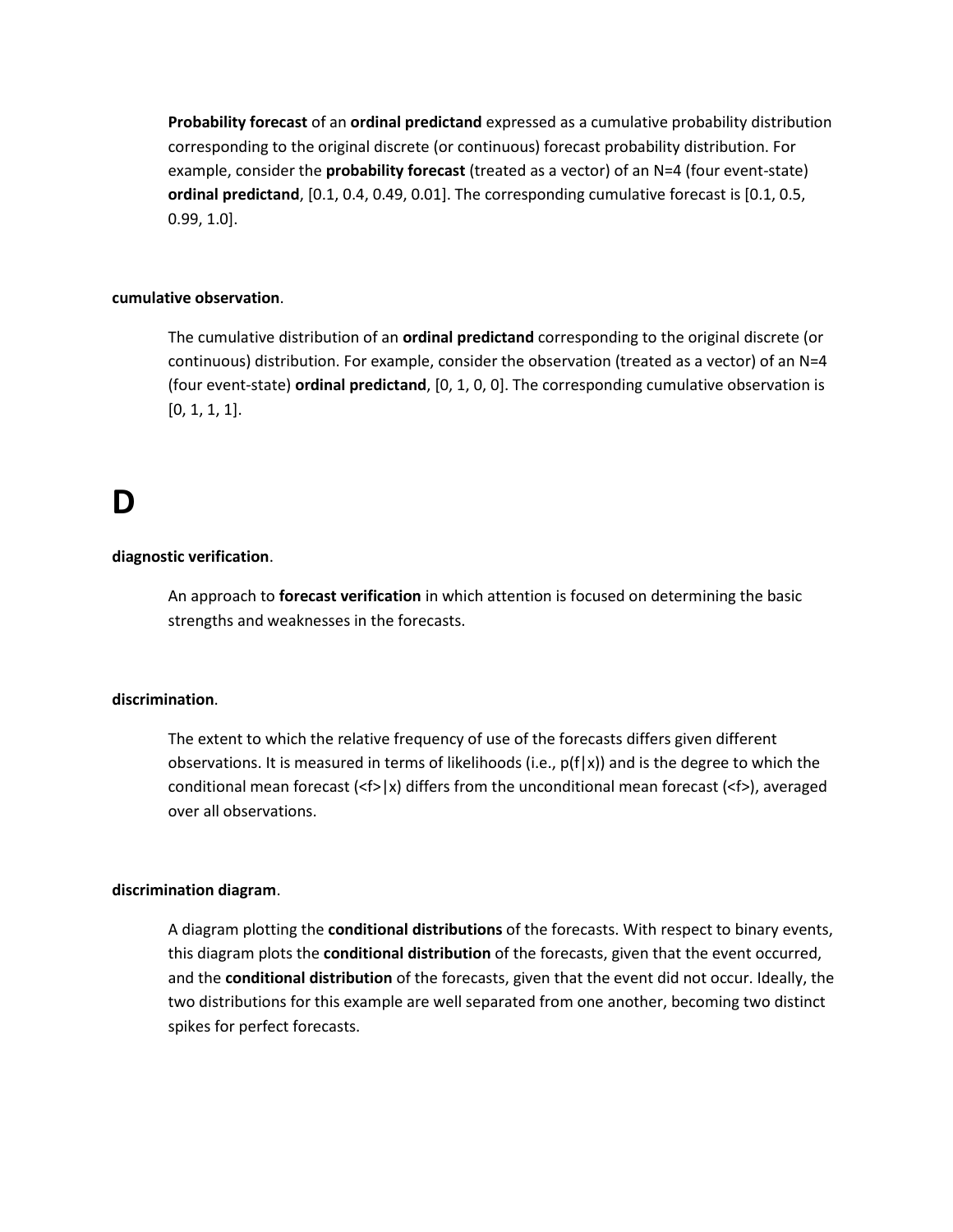### **false alarm**.

In a categorical verification problem, an event forecast that is associated with no event observed. See **contingency table**.

### **false alarm ratio (FAR)**.

A **verification measure** of **categorical forecast** performance equal to the number of **false alarms** divided by the total number of event forecasts. With respect to the 2x2 verification problem example outlined in the definition of **contingency table**, FAR= (B)/(A+B).

### **forecast verification**.

The process of determining the quality of forecasts. The assessment of forecast quality involves the statistical characteristics of the forecasts and matching observations, and the relationships between them. Verification methods are numerous, and the approach used to verify a particular forecast/observation data set is determined by, among other things, the forecast type and the objectives of the particular verification user.

### **G**

### **Gilbert skill score (GS)**.

A skill corrected **verification measure** of **categorical forecast** performance similar to the **critical success index** (CSI) but which takes into account the number of hits due to chance. **Hits due to chance** is given as the event frequency multiplied by the number of event forecasts. The GS is equal to the total number of correct event forecasts minus the hits due to chance (**hits** - chance hits) divided by the total number of storm forecasts plus the number of misses minus the hits due to chance (**hits** + **false alarms** + **misses** - **chance hits**). With respect to the 2x2 verification problem example outlined in the definition of **contingency table**, GS= (A-CH)/(A+B+C-CH), where CH= **chance hits**.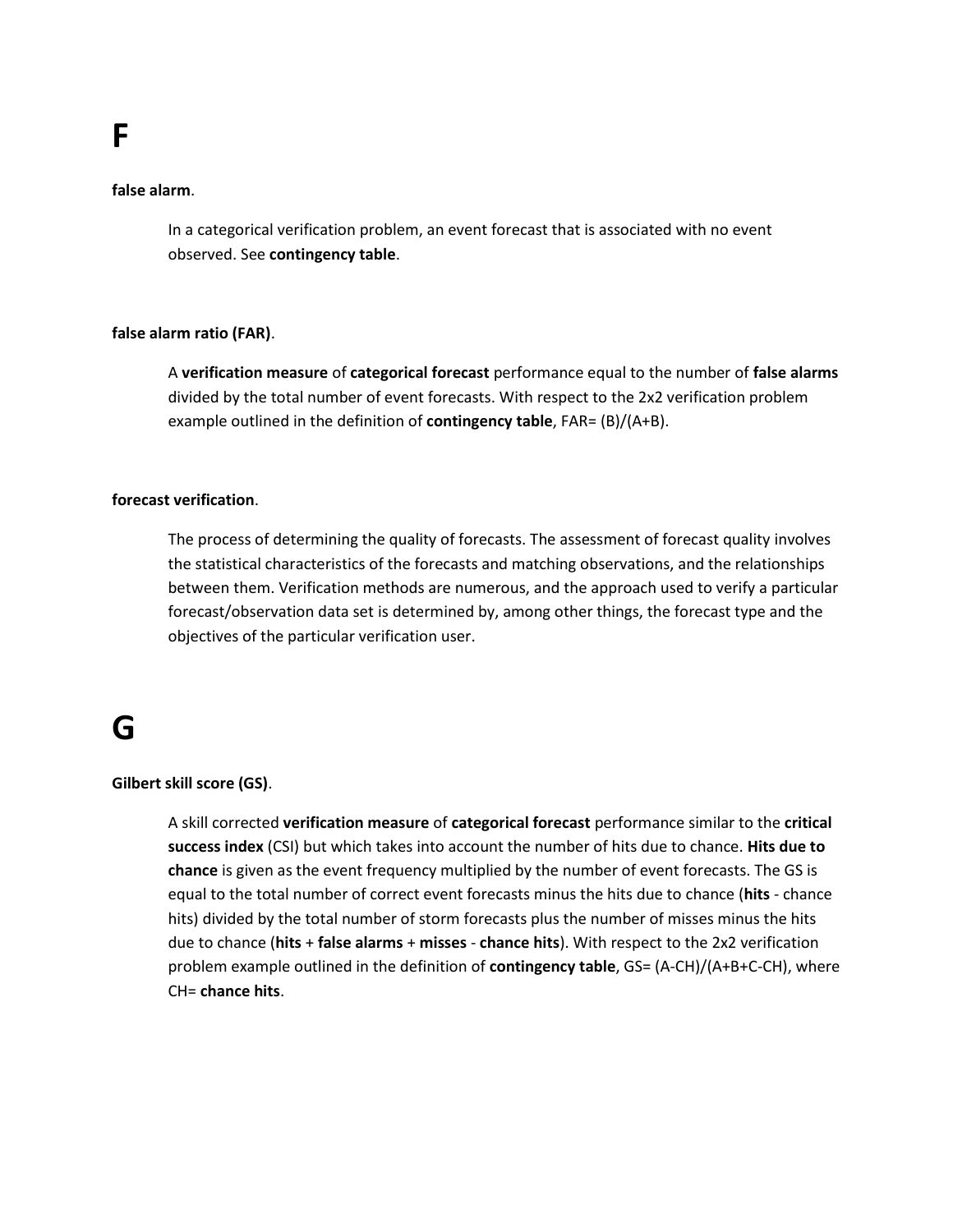# **[H](http://www.swpc.noaa.gov/forecast_verification/Glossary.html#top)**

### **Heidke skill score (HSS)**.

A skill corrected **verification measure** of **categorical forecast** performance similar to the **success ratio** (SR) but which takes into account the number of **correct random forecasts** (**chance hits** + chance correct rejections). The HSS is equal to the total number of correct forecasts minus the correct random forecasts (**hits** + **correct rejections** - **correct random forecasts**) divided by the total number of forecasts minus the correct forecasts due to chance (**hits** + **false alarms** + **misses** + **correct rejections** - **correct random forecasts**). With respect to the 2x2 verification problem example outlined in the definition of **contingency table**, HSS= (A+D-E)/(A+B+C+D-E), where E= **correct random forecasts**. This skill score falls within a (-1, +1) range. No incorrect forecasts give a score of +1, no correct forecasts give a score of -1, and either no events forecast or no events observed give a score of 0. For rare event forecasts, the HSS in the limiting case approaches 2A/(2A+B+C), a simple function of the Critical Success Index (**CSI**).

### **histogram**.

A diagram plotting the density function of the distribution of a variable (or variables). A 2 dimensional histogram is a diagram plotting the **marginal distribution** of a variable in terms of its frequency of occurrence. A **bivariate histogram** is a 3-dimensional diagram plotting the density function of the **joint distribution** of two variables. Higher dimensional histograms are similarly generalized.

### **hit**.

In a categorical verification problem, an event forecast that is associated with an event observed. See **contingency table**.

### **hit due to chance**.

In a categorical verification problem, a correct yes forecast (hit) due purely to random chance. Derived from the marginal probabilities and with respect to the 2x2 **contingency table**, the probability of a correct forecast (hit) by chance is  $(A+B)(A+C)/n^2$ , where n is the total sample size (A+B+C+D). The expected number of chance hits (CH) is given by the event frequency multiplied by the number of event forecasts, CH= (A+B)(A+C)/n.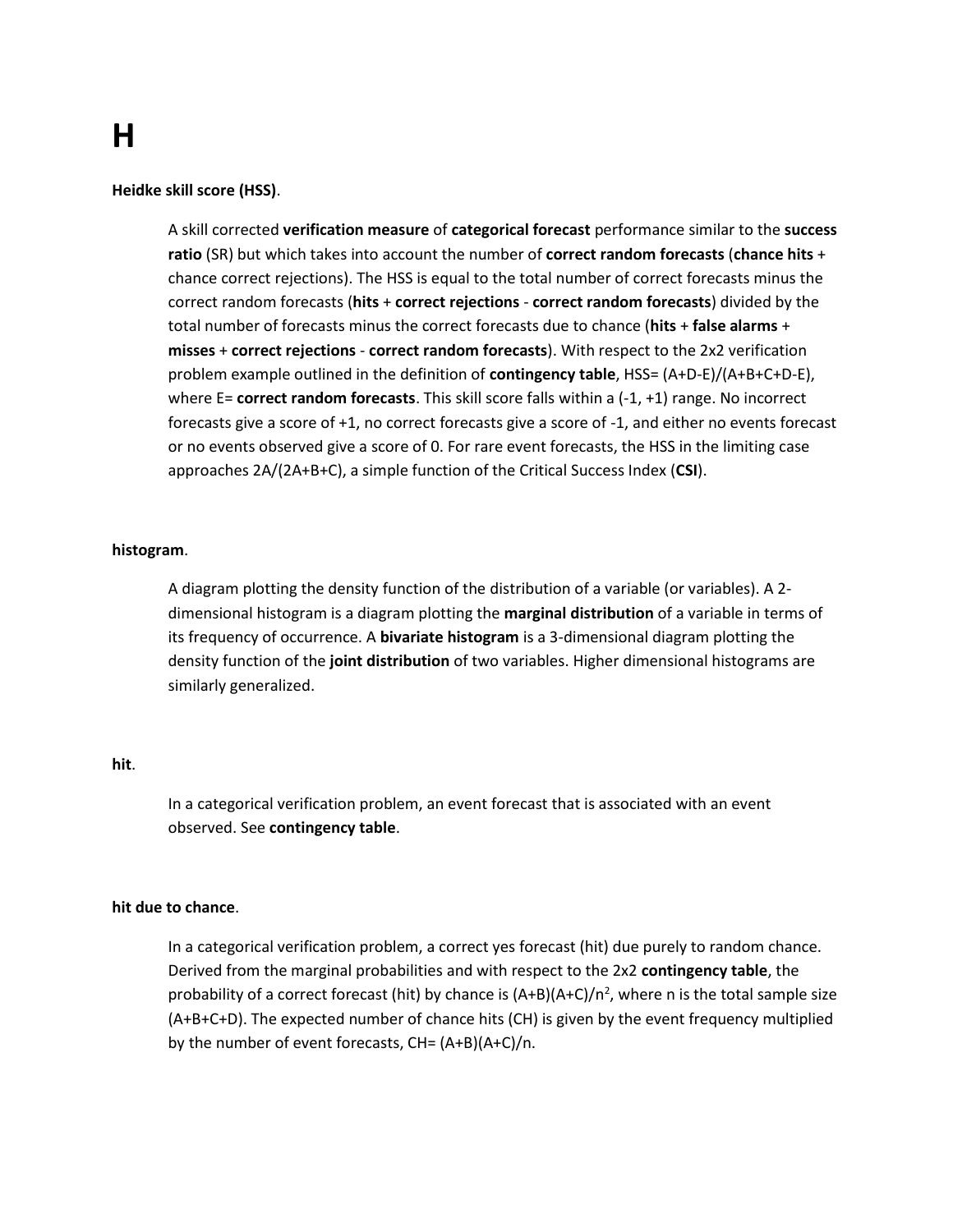# **[J](http://www.swpc.noaa.gov/forecast_verification/Glossary.html#top)**

### **joint distribution**.

The probability distribution defined over two or more variables. The joint distribution of the forecasts and observations, p(f,x), contains all of the information relevant to the verification problem (except for time relationships). This joint distribution can be decomposed into expressions involving **conditional** and **marginal** distributions:

p(f,x) = p(x|f) p(f), the **calibration** - **refinement** factorization and

p(f,x) = p(f|x) p(x), the **likelihood** - **base rate** factorization.

## **[L](http://www.swpc.noaa.gov/forecast_verification/Glossary.html#top)**

**likelihood**.

See **discrimination**.

### **linear-correlation coefficient (r)**.

A measure of the linear **association** between the forecasts and observations. The sample linearcorrelation coefficient is defined as

$$
r_{f\!x} = \frac{s_{f\!x}}{s_f s_x}
$$

,

where  $s_{fx}$  is the sample **covariance**,  $s_f$  and  $s_x$  are sample **standard deviations**, f refers to forecasts, and x refers to observations.

### **M**

**marginal distribution**.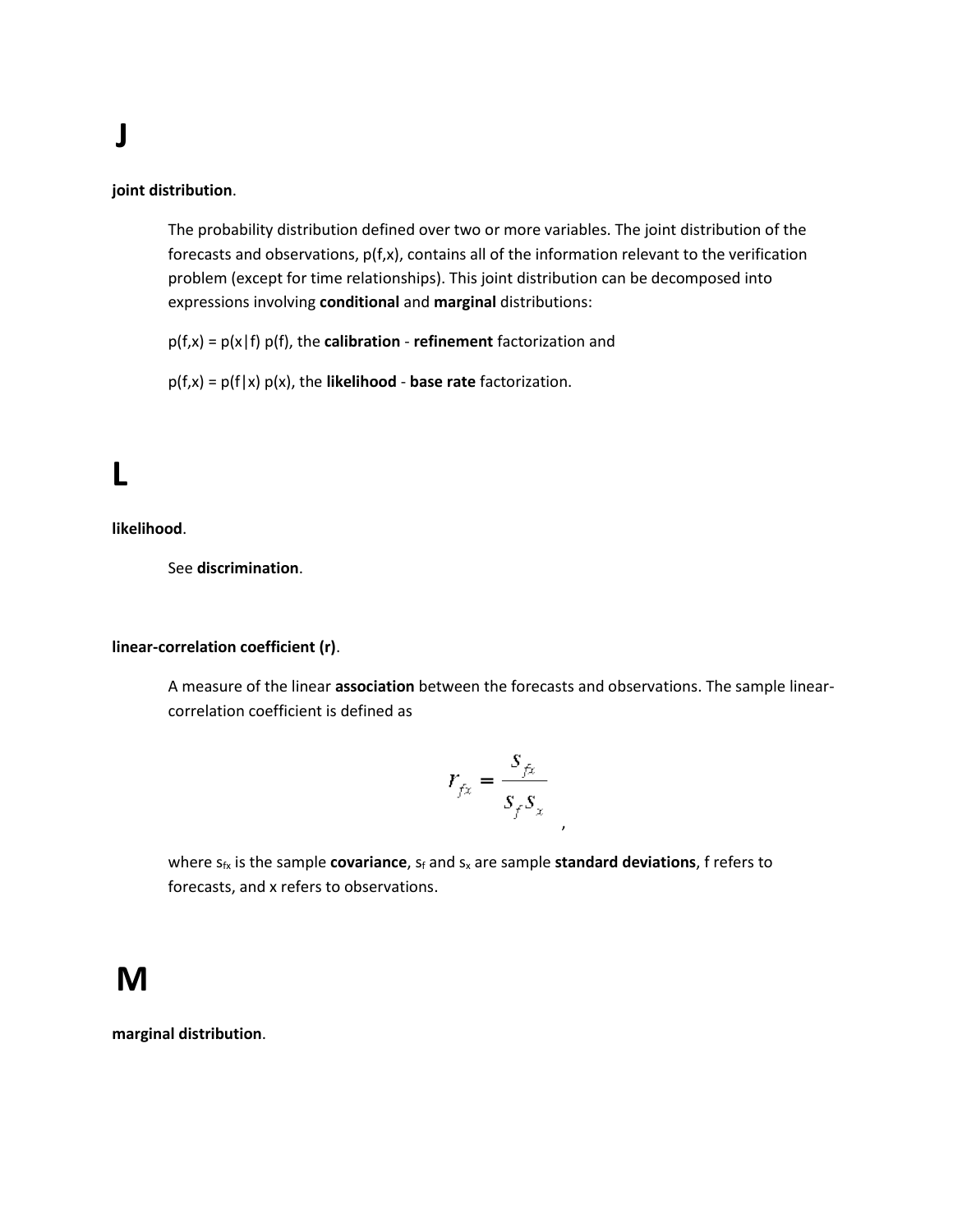A probability distribution of a single variable. The marginal distribution of the forecasts, p(f), is related to the **refinement** or **sharpness**. The marginal distribution of the observations, p(x), is related to the uncertainty or **base rate**.

**mean**.

The sample mean, arithmetic mean, or average, is defined as

$$
\overline{x} = \frac{1}{N} \sum_{i=1}^{N} x_i
$$

where x is the variable and N is the sample size. The mean of a variable is also indicated by angled brackets, e.g. <x>.

### **mean error (ME)**.

The **mean** of the differences of the forecasts and observations. In this case, the variable in the definition of **mean** is (f-x), where f refers to forecasts and x refers to observations. The mean error is a measure of the overall **bias** of the forecasts. A positive mean error indicates that, on the average, the forecasts were larger than the corresponding observations.

#### **mean square error (MSE)**.

The **mean** of the square of the differences of the forecasts and observations. For mean square error, the variable in the definition of **mean** is (f-x)<sup>2</sup>, where f refers to forecasts and x refers to observations. The mean square error is a measure of forecast **accuracy**. The lower the mean square error, the more accurate the forecasts.

### **median**.

The value of a variable that divides a sample in half. There is equal probability that the value of a variable will be greater or smaller than the sample median. The median of variable x is abbreviated as Med(x).

**miss**.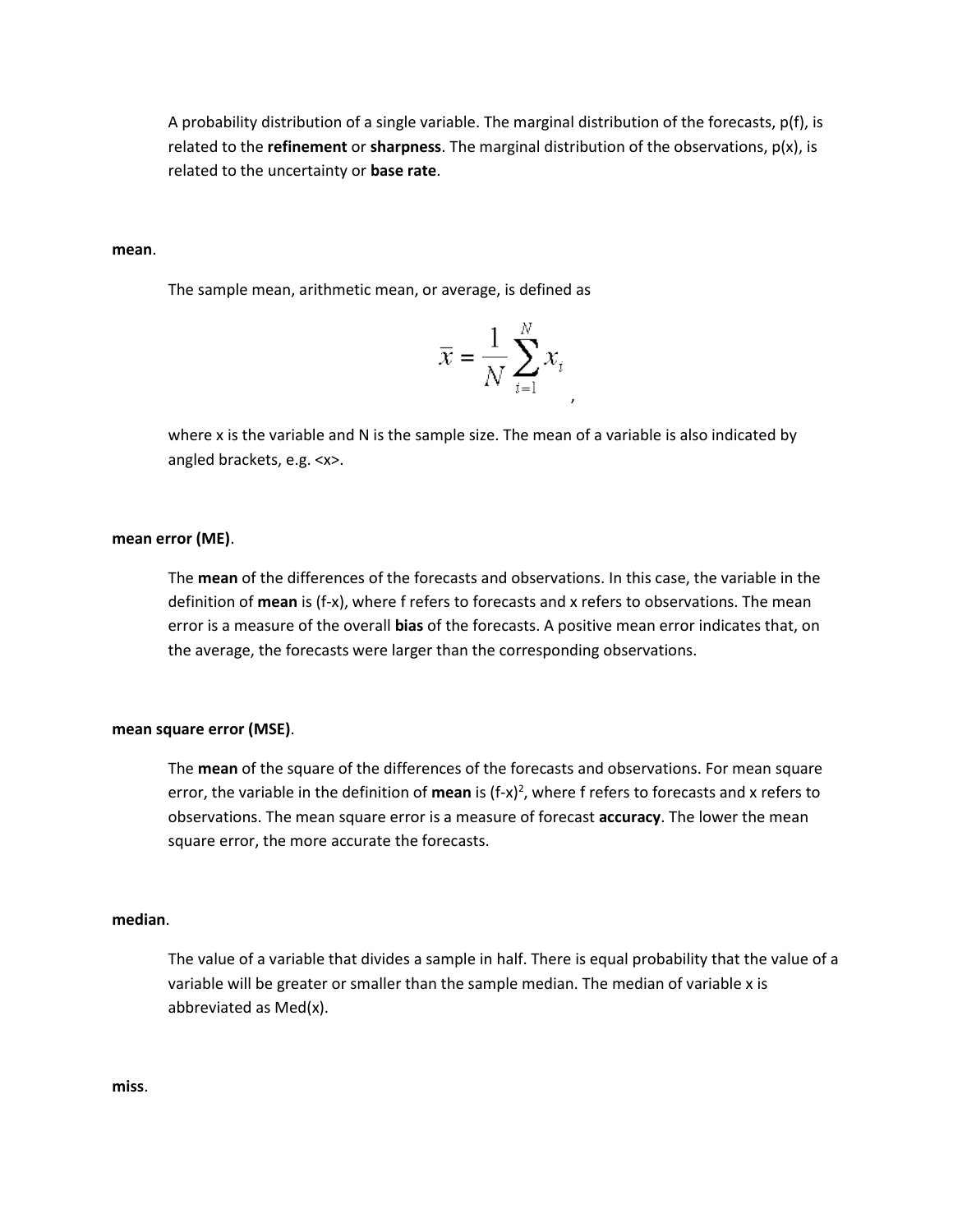In a categorical verification problem, a no-event forecast that is associated with an event observed. See **contingency table**.

## **[N](http://www.swpc.noaa.gov/forecast_verification/Glossary.html#top)**

### **nominal predictand**.

A set of two or more mutually exclusive and collectively exhaustive (discrete) events or states. These events may be ordered or unordered but are discrete variables by definition. Note that it is possible (and sometimes desirable) to treat discrete variables as nominal predictands for some purposes and **ordinal predictands** for others.

### **normal distribution**.

The mathematical function that describes the symmetric bell-shaped curve defined by the Gaussian:

$$
G_{X,\,\sigma}=\frac{1}{\sigma\sqrt{2\,\pi}}e^{(x-X)^2/2\sigma^2},
$$

where X and sigma determine the center and width of the distribution, respectively. Measurements whose limiting distribution is given by this function are said to be *normally distributed*.

### **O**

### **ordinal predictand**.

A set of two or more mutually exclusive and collectively exhaustive ordered events or states. Ordinal predictands can be either continuous or discrete variables. Note that it is possible (and sometimes desirable) to treat discrete variables as ordinal predictands for some purposes and **nominal predictands** for others.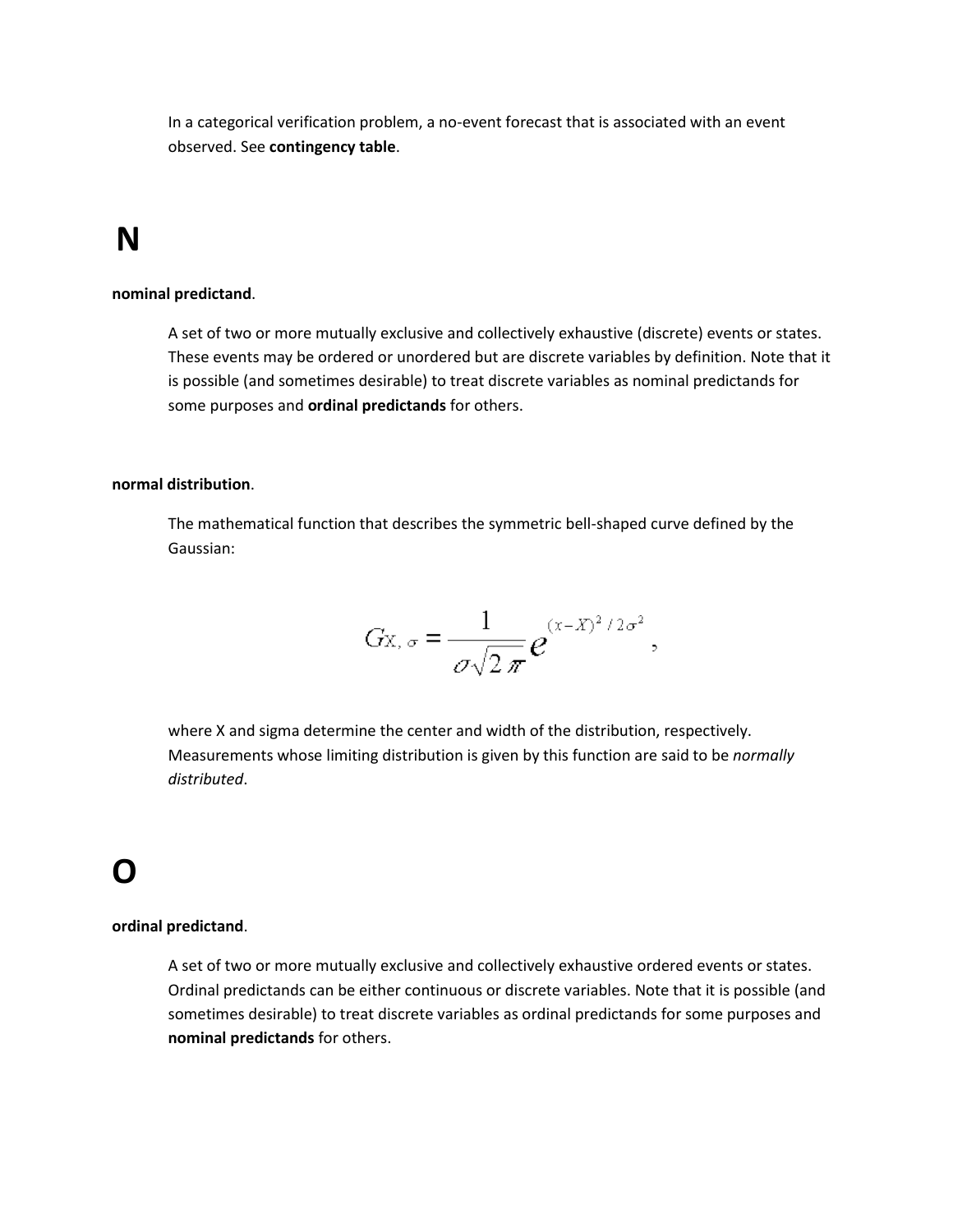## **P**

### **percent correct (PC)**.

A **verification measure** of **categorical forecast** performance equal to the total number of correct forecasts (**hits** + **correct rejections**) divided by the total number of forecasts. Simply stated, it is the percent of correct forecasts. With respect to the 2x2 verification problem example outlined in the definition of **contingency table**, PC= (A+D)/(A+B+C+D).

### **predictand**.

The variable or quantity for which the forecasts are formulated, usually defined in terms of a set of numerical values or a set of two or more events. Predictands can be **nominal** or **ordinal**.

### **prediction efficiency**.

The same as the **skill score** with respect to climatology. The prediction efficiency gives a measure of how well on average the forecasts can account for the variance of the observations.

### **probability forecast**.

A forecast that specifies the likelihood of occurrence of a mutually exclusive and collectively exhaustive set of events (see **nominal** and **ordinal predictand**) during a given time frame. Probabilistic forecasts range from 0 (event cannot occur) to 1.0 (event is certain to occur). The probability forecast range at SEC is limited from 0.01 to 0.99.

### **probability of detection (POD)**.

A **verification measure** of **categorical forecast** performance equal to the total number of correct event forecasts (**hits**) divided by the total number of events observed. Simply stated, it is the percent of events that are forecast. With respect to the 2x2 verification problem example outlined in the definition of **contingency table**, POD= (A)/(A+C).

#### **probability score**.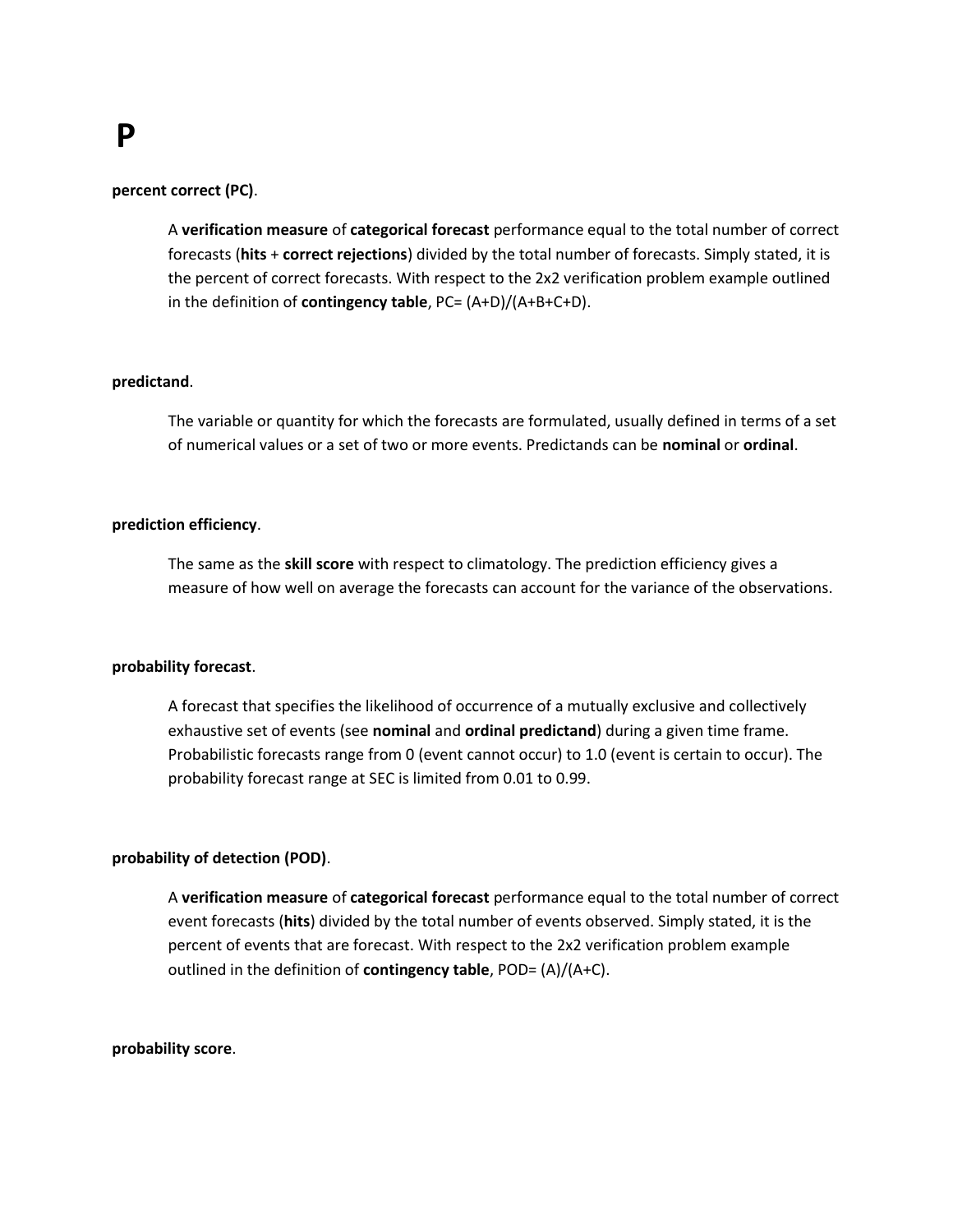Or Brier score (BS), is the **mean square error** of **probability forecasts**. The Brier score is defined as



where K is the number of forecasts in the sample, r refers to the forecast vector, and d refers to the observation vector. The range of the probability score is the closed interval [0,2] and has a negative orientation; that is, smaller values are better.

# **[Q](http://www.swpc.noaa.gov/forecast_verification/Glossary.html#top)**

### **quantile**.

The specific value of a variable that divides the distribution into two parts, those values greater than the quantile value and those values that are less. For instance, p percent of the values are less than the pth quantile.

### **quartile**.

A **quantile** that separates one quarter of the values in a distribution from the remaining three quarters.

## **R**

**ranked probability score (RPS)**.

The **mean square error** of **probability forecasts** for **ordinal predictands**. It is the difference between **cumulative forecasts** and **observations**. RPS is defined as

$$
RPS = (\mathbf{1}/K)\sum_{k=1}^{K} (\mathbf{R}_{k} - \mathbf{D}_{k})(\mathbf{R}_{k} - \mathbf{D}_{k})^{T}
$$

,

where K is the number of forecasts in the sample, and where R and D refer to the **cumulative forecast** and **observation** vectors, respectively. Two useful vector partitions of the RPS are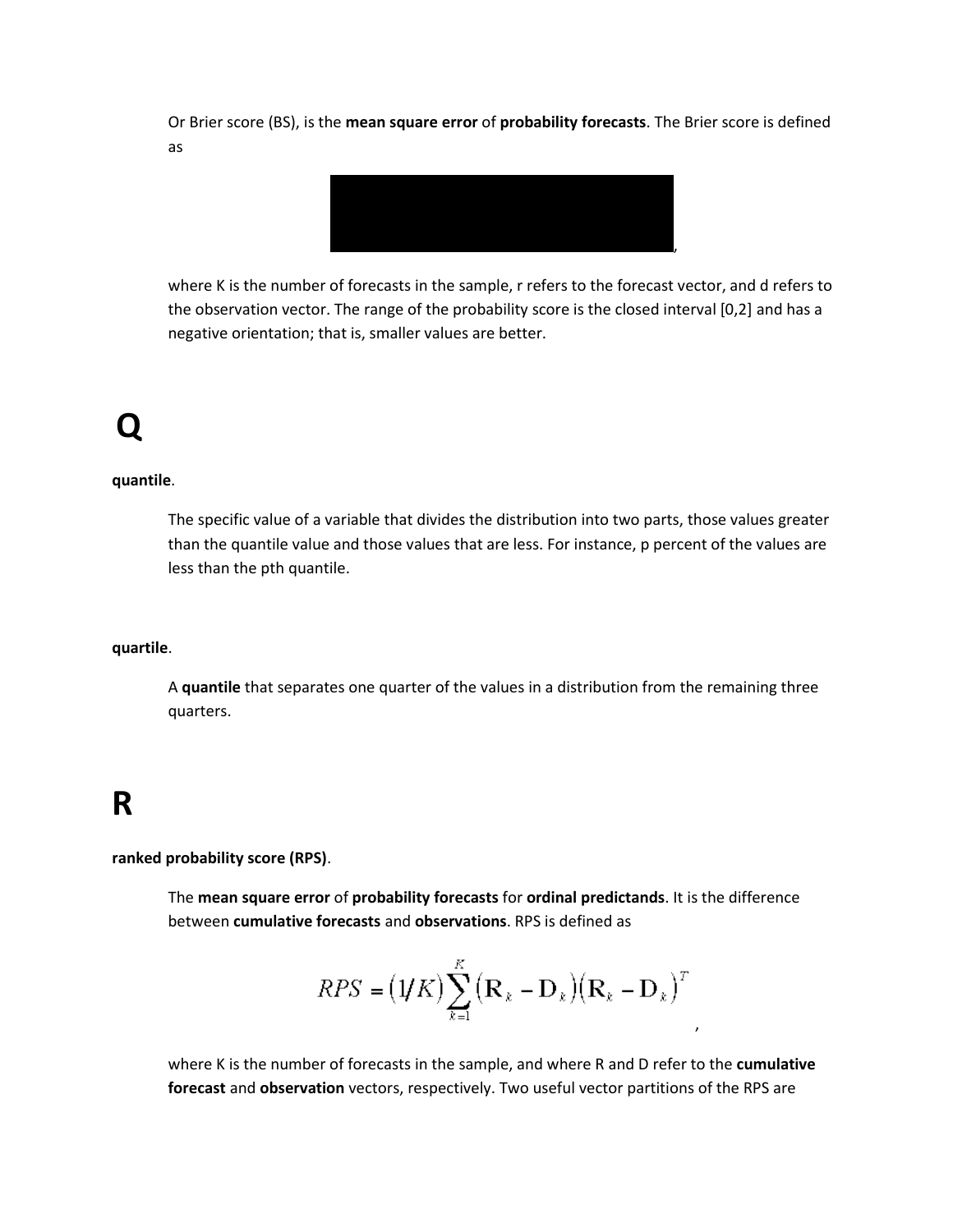$$
RPS = RPS_{sc} + REL - RES
$$

$$
= REL + RES'
$$

,

where REL is the **reliability** and RES and RES' are the **resolution** as defined by Murphy and Sanders, respectively. The RPS<sub>sc</sub> is the ranked probability score with respect to the **sample climatology** as a forecast and is defined as

$$
RPS_{sc} = S_x^2
$$
  
= 
$$
RES + RES'
$$

where S<sub>x</sub><sup>2</sup> is the **variance** of the observations over the sample.

#### **refinement**.

Or **sharpness**, only applies to **probability forecasts** and is the extent to which an individual forecast differs from the overall average forecast. It is related to the forecast **marginal distribution**, p(f), and can also be thought of as the degree to which probability forecasts approach categorical forecasts of 0 or 1.

### **reliability (in-the-small) (REL)**.

The same as **calibration**, it is the degree of correspondence, over one or more subsamples of verification data involving identical forecasts, between the average observations for the subsamples and the respective forecasts. For J subsamples of K **probability forecasts**, the reliability is defined as

$$
REL = (1/K) \sum_{j=1}^{J} K^{j} (\mathbf{r}^{j} - \overline{\mathbf{d}}^{j}) (\mathbf{r}^{j} - \overline{\mathbf{d}}^{j})^{T}
$$

where the overbars denote the **mean**, and r and d refer to the forecast and observation vectors, respectively. Note that REL > 0 and has a negative orientation; that is, smaller values indicate greater reliability.

**reliability diagram**.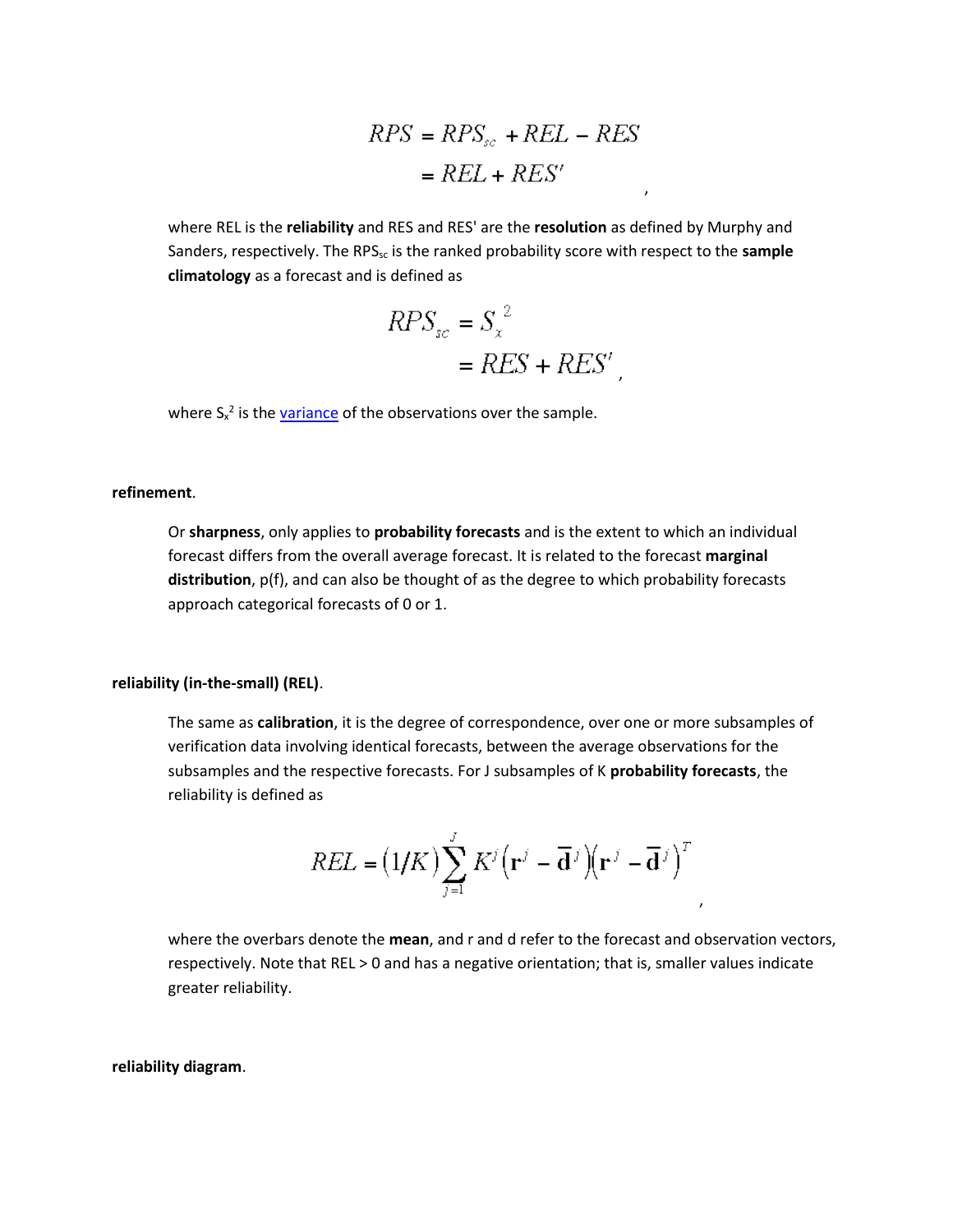A diagram in which the **conditional distribution** of the observations, given the forecast probability, is plotted against the forecast probability. The distribution for perfectly reliable forecasts will plot along the 45 degree diagonal.

### **resolution (RES or RES')**.

The degree to which the conditional **mean** observation (<x>|f) differs from the unconditional **mean** observation (<x>), averaged over all forecasts. See **conditional distribution**. For **probability forecasts**, resolution relates to the correspondence of occurrence of events in subsamples of observations associated with distinct forecasts. For J subsamples of K **probability forecasts**, a definition of resolution is given by Murphy as

$$
RES = (\mathbf{1}/K)\sum_{j=1}^{J} K^{j} (\overline{\mathbf{d}}^{j} - \overline{\mathbf{d}})(\overline{\mathbf{d}}^{j} - \overline{\mathbf{d}})^{T}
$$

,

,

where the overbars indicate the **mean** and d is the observation vector. Another definition of resolution by Sanders, is given as

$$
RES' = (1/K)\sum_{j=1}^{J} K^{j} \overline{\mathbf{d}}^{j} (1 - \overline{\mathbf{d}}^{j})^{T}
$$

where 1 is the identity vector. Note that both RES and RES' are greater than or equal to zero; however, larger values of RES indicate more resolution whereas smaller values of RES' indicate more resolution.

#### **robust measure**.

A **verification measure** whose values are not unduly influenced by the fact that the variables on which these values are based are not **normally distributed**.

### **root mean square error (RMSE)**.

The square root of the **mean square error**.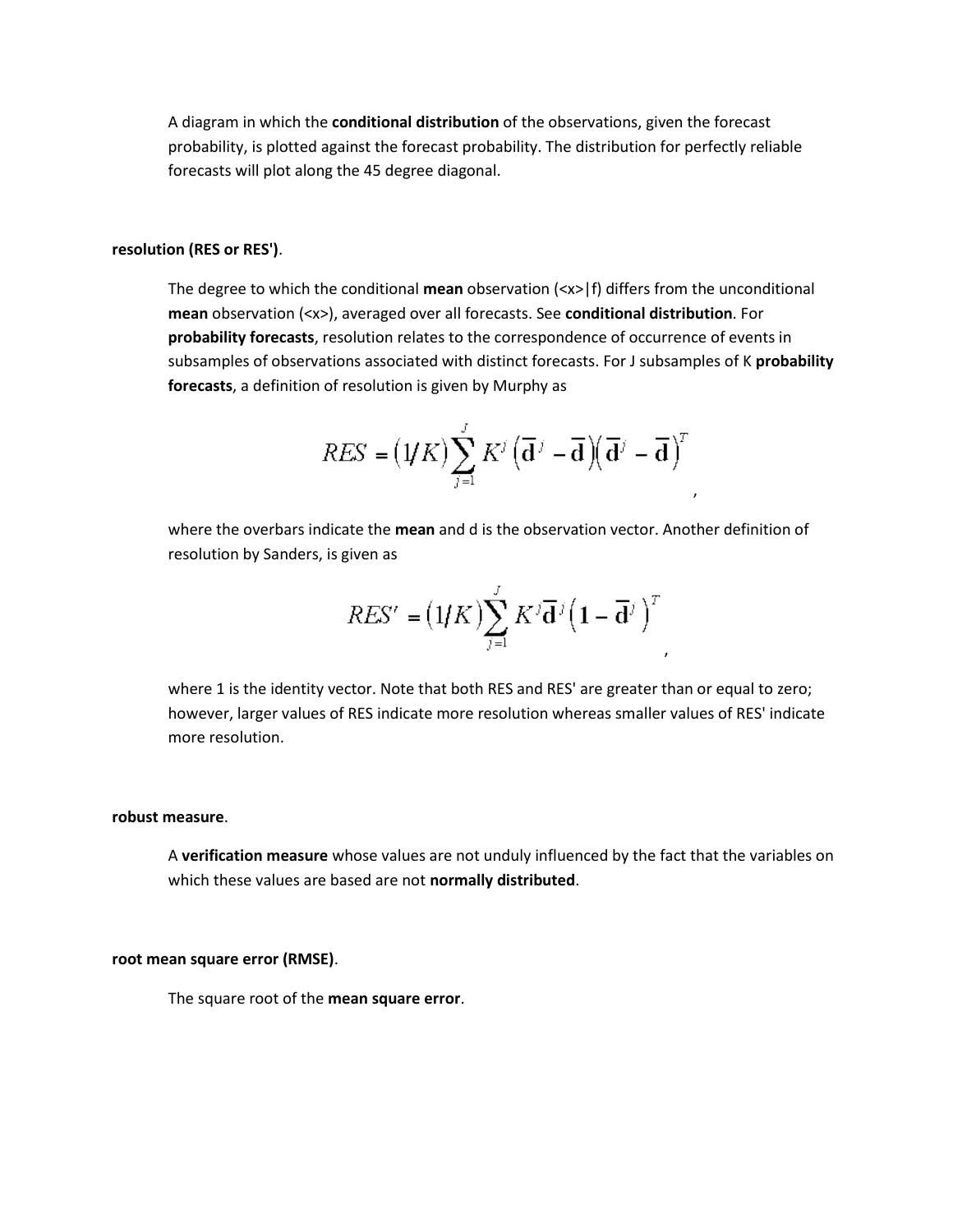### **sample climatology**.

An assertion of the prevailing (characteristic) observed conditions over a forecast verification data set. A convenient measure of climatology is the **mean** of the observations in the data set. Sample climatology is commonly used as a reference forecast.

### **sharpness**.

See **refinement**.

**skill**.

The average **accuracy** of the forecasts in the sample relative to the **accuracy** of forecasts produced by a reference method. Examples of a suitable reference include forecasts of recurrence, persistence, **sample climatology**, or the output of a forecast model. Skill can be measured by any number of so-called skill scores. When based on **mean square error**, the skill score is defined as

$$
SS = 1 - \left(\frac{MSE}{MSE_{r}}\right)
$$

,

,

where MSE is the **mean square error** of the sample forecasts and MSE<sup>r</sup> is that of the reference forecasts. For instance, the skill score with respect to **sample climatology** (SS<sub>sc</sub>) uses the **mean** observation over the sample period as the reference forecast. For **probabilistic forecasts**, where the observations are either 0 or 1, the sample climatology skill score can be written as

$$
SS_{sc} = 1 - \left(\frac{MSE}{MSE_{sc}}\right)
$$

$$
= 1 - \left(\frac{MSE}{s_{sc}^{2}}\right)
$$

## **[S](http://www.swpc.noaa.gov/forecast_verification/Glossary.html#top)**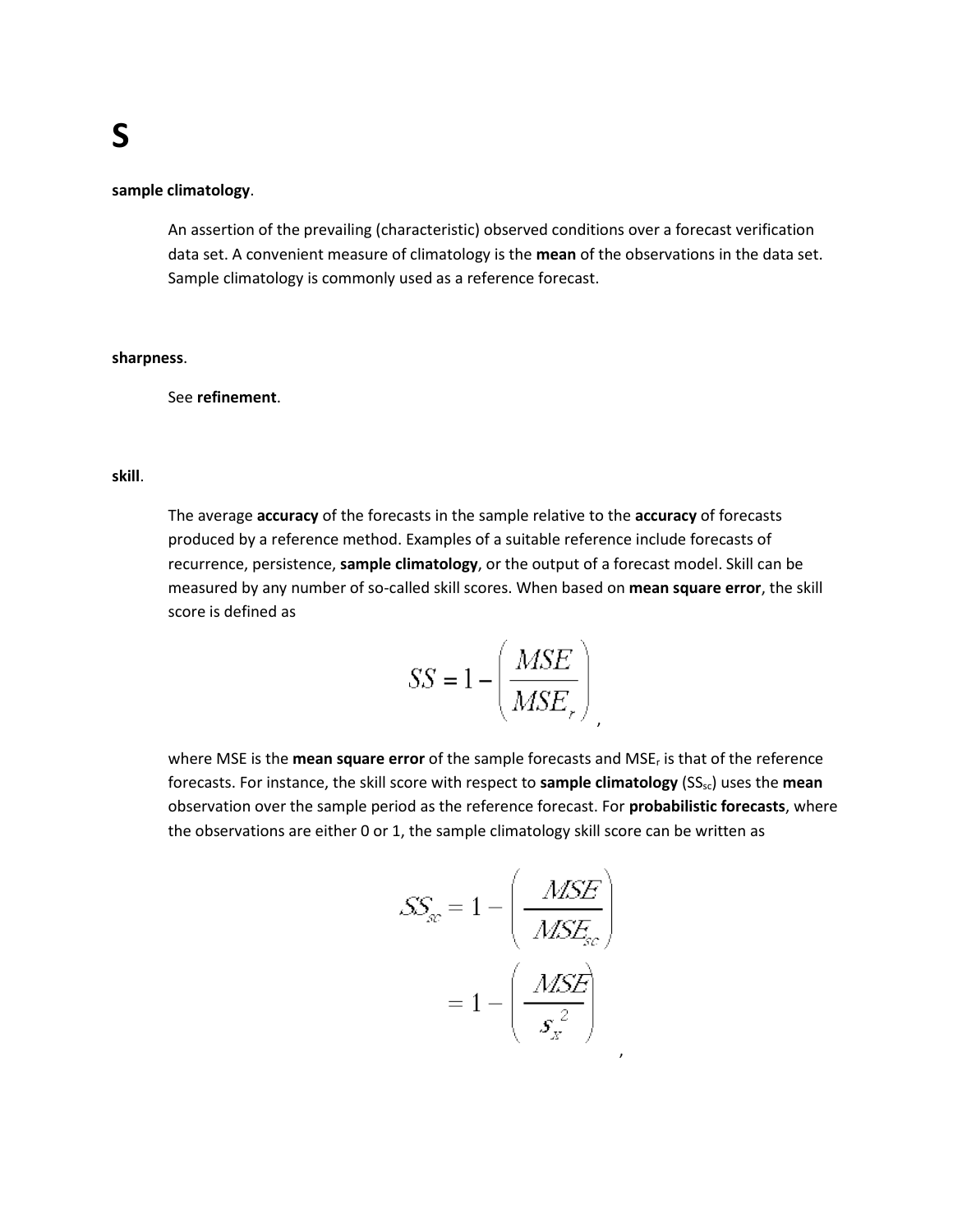where s<sub>x</sub><sup>2</sup> is the sample **variance** of the observations. This type of skill score is also called the **prediction efficiency**. In addition, skill scores based on the MSE can be decomposed as follows:

$$
SS = r_{fx}^{2} - \left[r_{fx} - \left(\frac{s_{f}}{s_{x}}\right)\right]^{2} - \left[\left(\bar{f} - \bar{x}\right)_{s_{x}}\right]^{2}
$$

,

where  $r_{fx}$  is the **linear-correlation coefficient**, s is the sample **standard deviation**, f refers to forecasts, and x refers to observations. The second term in this decomposition is related to the conditional **bias** of the forecasts and the third term is related to the unconditional **bias**.

### **standard deviation**.

The square root of the **variance**.

### **statistical characteristic**.

A property of the **joint**, **conditional**, or **marginal distribution** of forecasts and observations or of the correspondence between forecasts and observations. Also called attribute.

### **success ratio (SR)**.

A **verification measure** of **categorical forecast** performance equal to the number of **hits** divided by the total number of event forecasts (**hits** + **false alarms**). With respect to the 2x2 verification problem example outlined in the definition of **contingency table**, SR= (A)/(A+B). Also, note that the success ratio is equal to one minus the **false alarm ratio** (SR= 1-FAR).

### **[T](http://www.swpc.noaa.gov/forecast_verification/Glossary.html#top)**

**threat score (TS)**.

Same as **critical success index** (CSI).

**true skill statistic (TSS)**.